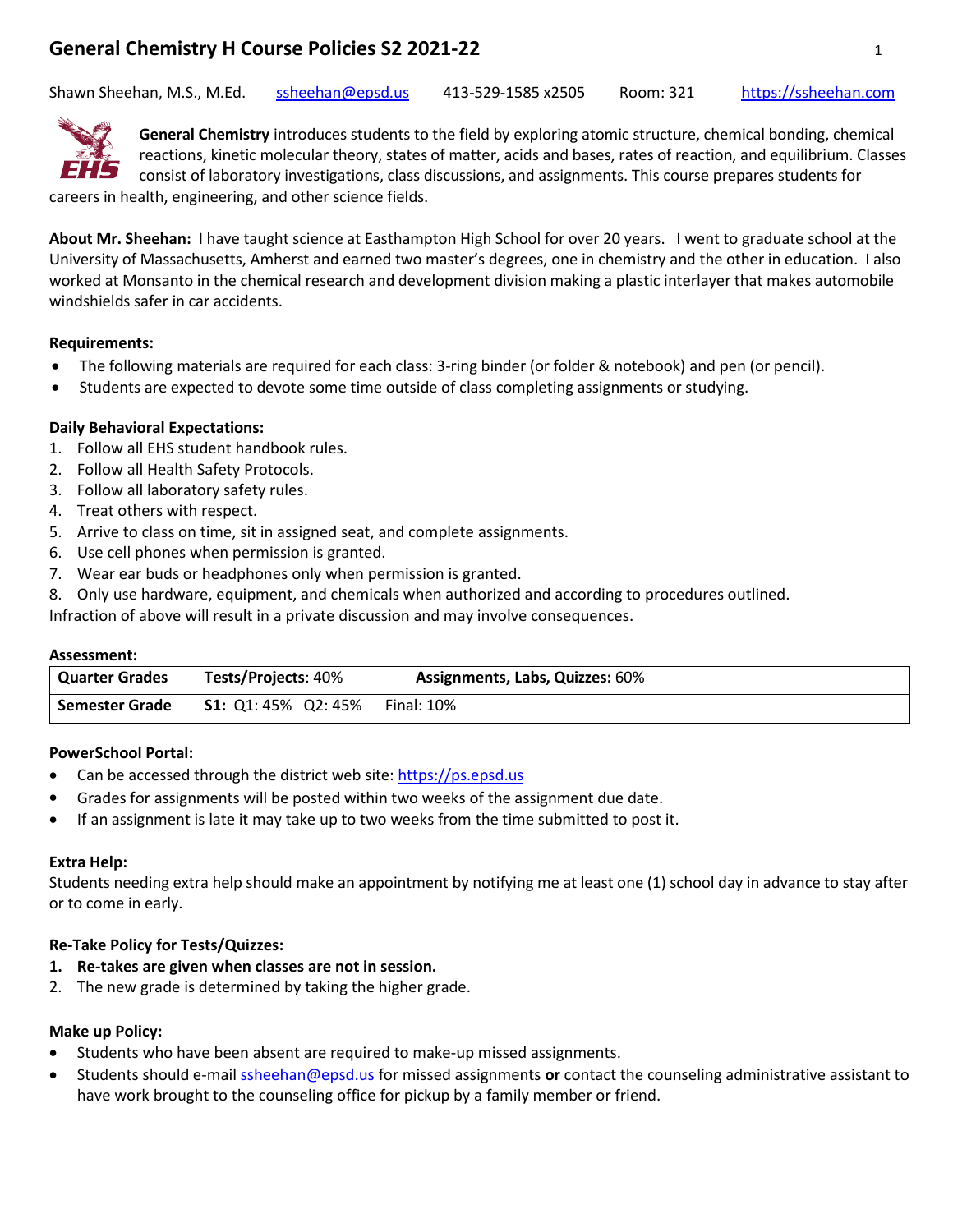# **General Chemistry H Course Policies S2 2021-22** 2

## **Cheating Policy:**

Students are expected to do their own work and uphold an academic code of honor, even if working on a team. If there is positive evidence of cheating, consequences will be applied to all students involved according to the policies outlined in the student handbook.



## **Mission Statement:**

The mission of EHS is to educate and nurture our students to grow as active learners. Every student is encouraged and challenged to their full potential in meeting our academic, civic, and social expectations.

## **21st Century Learning Expectations:**

- **Engaged Collaborative, Reflective and Flexible Learner -** Demonstrates collaboration and flexibility and is self-reflective in an inclusive environment.
- **Active and Complex Thinker -** Solves complex problems with multiple steps by accessing prior knowledge, choosing an appropriate method and using higher order thinking.
- **Growth Mindset Learner -** Approaches learning tasks with a growth mindset that emphasizes effort, perseverance and skill over intelligence and innate ability. (e.g. revisions, retakes, staying for help, asking questions, taking risks, strategizing, self-assessing skills, not self-deprecating, using growth mindset language-yet, remediating assignments)
- **Logical, Effective and Creative Communicator -** Communicates with clarity, creativity, and focus with consideration of audience.
- **Empathetic Community Member -** Actively engages in and contributes to the school, virtual and/or local communities. Respects and keeps an open mind about other points of view.
- **Skilled Consumer/Processor of Information -** Uses multiple forms of media, including technology, as a resource to access, analyze, and evaluate information, foster creativity, enhance communication and increase productivity.

## **Core Value and Beliefs:**

## **Nurture Value: Nurturing a Safe Inclusive and accepting Environment (social)** *EHS community believes…*

- Students learn best when they feel safe, both physically and emotionally, in a supportive, positive and affirming environment.
- Diversity and equality are valued, and all are embraced through collective responsibility.

## **Encourage Value: Encourage Complex Learning with a Growth Mindset (academic)** *EHS community believes…*

- All students can engage in complex learning when given high expectations, appropriate supports and the opportunity to engage in relevant  $21<sup>st</sup>$  century learning.
- Perseverance, risk-taking, self-assessment and academic integrity are skills necessary for developing a growth mindset.
- Students learn best when they are in an environment that models, encourages and practices growth mindset and can take an active role in their learning, discipline and future goals.

## **Support Value: Supporting School and Community Engagement (civic)** *EHS community believes…*

• Students will feel included, safe and valued when they take an active role in the classroom, school, and community.

## **Together Value: Together we Teach and Learn with Respect and Effective Practices** *EHS community believes…*

- Students learn best when faculty and staff engage in research-based, reflective, inclusive, and collaborative practices around teaching and learning.
- Students learn best when respect is embedded in school culture.